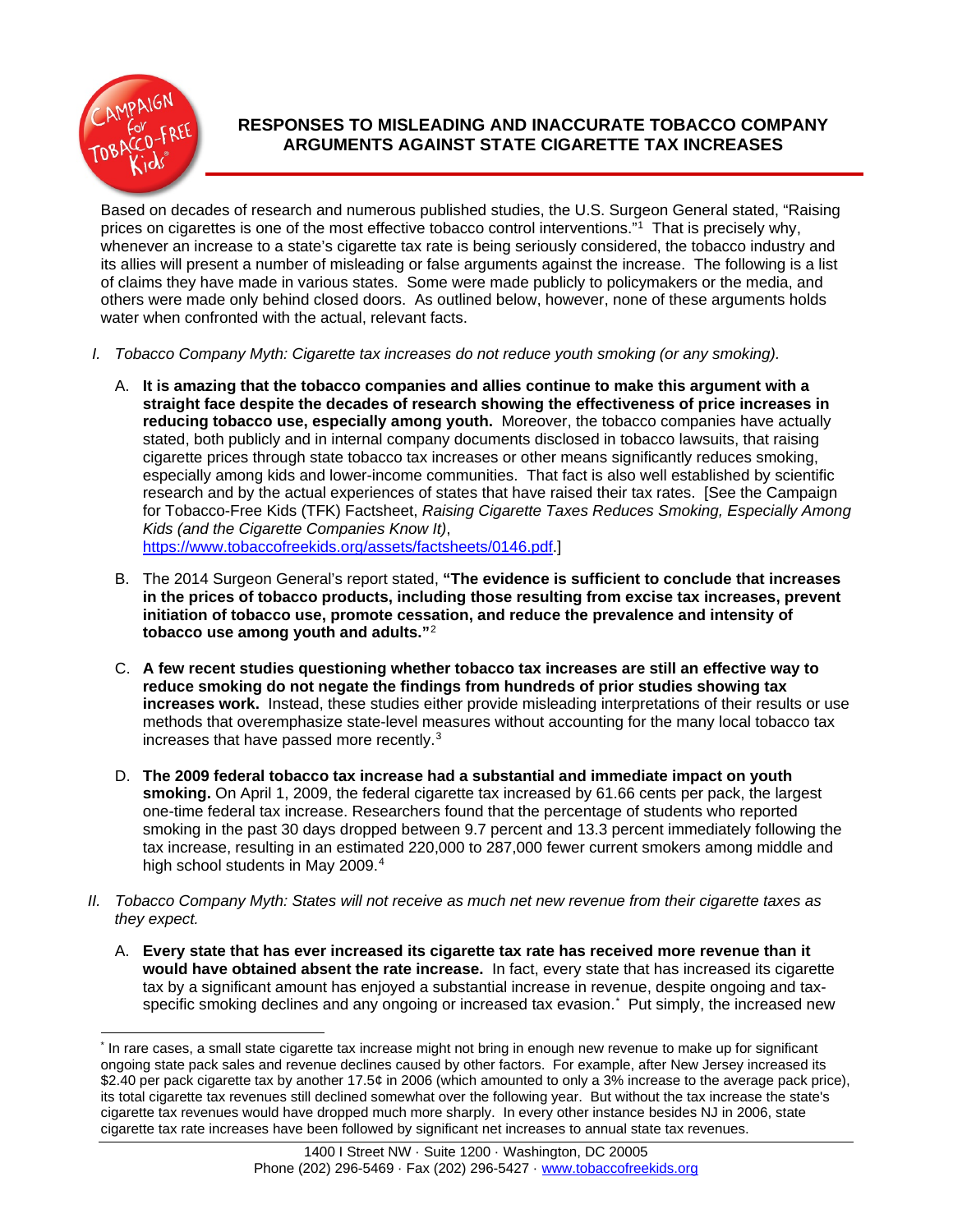revenue the state receives on each pack sold in the state after a cigarette tax rate increase always significantly outweighs the revenue losses from the decline in total pack sales caused by the rate increase. [See TFK Factsheet, *Raising State Tobacco Taxes Always Increases State Revenues & Always Reduces Tobacco Use,* [https://www.tobaccofreekids.org/assets/factsheets/0098.pdf.](https://www.tobaccofreekids.org/assets/factsheets/0098.pdf)]

- B. **The only time a state ever receives less new revenue than they expected from a cigarette tax increase is when the state made overly optimistic revenue projections.** The cigarette companies like to make a big deal out of their allegation that a large majority of states have received significantly less new revenue from past cigarette tax increases than they expected. But that is clearly a function of the state revenue folks making overly optimistic projections that fail to take account of either the increases in tax evasion and smuggling that can be prompted from a cigarette tax increase or the smoking declines from the tax increases. The more important point is that the cigarette tax increases worked effectively to increase state revenues significantly (often enormously) in each and every case. The fact that some states have expected larger revenue increases than they obtained simply means that states should make more careful projections and increase their cigarette tax rates by larger amounts in order to make sure there are no fiscal surprises.
- C. **There are very good models and formulas available for projecting state revenues from proposed cigarette tax increases that take full account of possible increases in tax evasion and smuggling.** Despite being fiscally conservative, these models show that states will still enjoy substantial additional new revenues from significant cigarette tax increases. States that use these more conservative models can be assured that there will be no "lower-than-expected" problems with future state cigarette tax revenues following the increase. [See *State Tobacco Tax Increases: Explanations and Sources for Projections of New Revenues & Benefits*, [https://www.tobaccofreekids.org/assets/factsheets/0281.pdf.](https://www.tobaccofreekids.org/assets/factsheets/0281.pdf)]
- D. **States can avoid less-than-expected new revenues from cigarette tax increases by avoiding administrative mistakes.** 
	- $\triangleright$  Most fundamentally, any state that increases its cigarette tax rate should be sure to follow standard practice and apply the cigarette tax increase to all cigarettes held in wholesaler or retailer inventories on the effective date of the increases ("inventory tax" or "floor stocks tax"). Virtually all states and the federal government remember this inventory tax, but some states (e.g., Illinois, Alabama, and Alaska) have failed to do so in the past. As a result, distributors and retailers there were able to evade the tax by sharply building up their cigarette pack inventories prior to the taxincrease effective date, paying the pre-increase rate, and then selling those under-taxed packs for months afterwards until their tax-evading inventories ran out.
	- $\triangleright$  By providing as little lead time as possible between the date the cigarette tax increase is passed and its actual effective date, states can also minimize the extent to which continuing smokers can stock up prior to the increase and avoid paying the increased tax until their hoard runs out. A related strategy is to cap the amount of tax stamps that wholesalers can buy and apply during the three months prior to the tax increase effective date at five percent more than the amount they purchased during those months in the prior year – and a similar anti-stockpiling cap could be placed on wholesaler sales to retailers.
	- $\triangleright$  Many states provide the wholesalers who apply state tax stamps to packs with a discount on the price they pay for the tax stamps to cover their tax-stamping costs. This discount, which reduces the state's net cigarette tax revenues, is often set as percentage of the state's cigarette tax rate. Accordingly, if this discount percentage is not reduced when the state substantially increases its tax rate, the state will lose revenue and the wholesalers will enjoy windfall tax discounts.
	- $\triangleright$  It is also important to make sure that all state tax law definitions are comprehensive and free from any loopholes. For example, the "cigarette" definition should reach any and all cigarettes and not allow any cigarettes to qualify wrongfully as "cigars;" any definition of "smoking tobacco" should include both roll-your-own tobacco for cigarettes as well as pipe tobacco to prevent circumvention of the tax; the "smokeless tobacco" definition should reach any product containing tobacco intended or expected to be consumed without being combusted; and any weight-based-tax "moist snuff" definition should not include any of the new generation of super-low-weight smokeless tobacco snus, orbs, lozenges, tabs, or pills.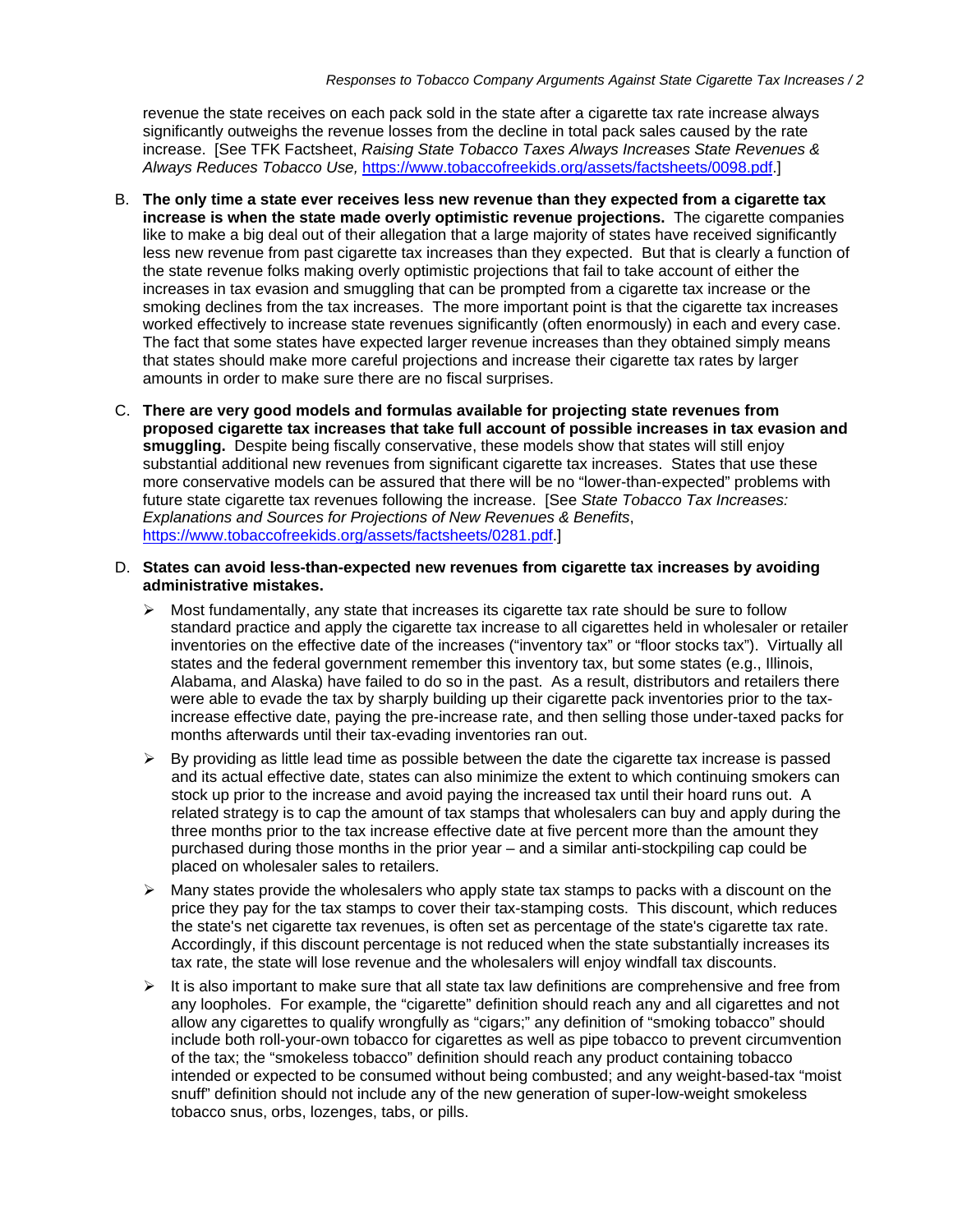- *III. Tobacco Company Myth: Cigarette tax increases do not provide a reliable source of future state revenue.*
	- A. **Every state that has ever increased its cigarette tax rate has received more revenue than it would have obtained absent the rate increase.** [See II.A., above.]
	- B. **The higher revenue levels obtained by cigarette tax increases will decline over time as smoking rates continue to go down, but the revenue changes will be gradual and predictable.** There will be no surprises and the state can easily adapt – and the state will be enjoying significantly higher revenues each year than it would have received absent the cigarette tax rate increase. [See TFK Factsheet, *Tobacco Tax Increases are a Reliable Source of Substantial New State Revenue*, [https://www.tobaccofreekids.org/assets/factsheets/0303.pdf.](https://www.tobaccofreekids.org/assets/factsheets/0303.pdf)]
	- C. **State cigarette and overall tobacco tax revenues are much more predictable and stable than state income tax or corporate tax revenues**, which can decline sharply during recessionary periods. [State budget reports provide useful examples of revenue sources that are much more erratic than cigarette tax revenues.]
	- D. **A state could easily compensate for the predictable tobacco tax revenue declines by periodically increasing its tobacco tax rates, instituting an automatic inflation adjustment to its tobacco tax rates, and/or implementing automatic rate increases whenever tobacco tax revenues fall below an established floor.** One effective inflation adjustment could be based on the inflation adjustment used for state tobacco settlement payments (i.e., an annual increase of 3 percent or the actual rate of inflation for the prior year, whichever is highest). Another approach is to link the tax rates on all other tobacco products directly to the cigarette tax rate so that they all go up automatically whenever the cigarette tax rate is raised.
	- E. **Smoking declines that reduce state cigarette tax revenues also lock in larger reductions to state government, private sector, and household smoking-caused costs.** The substantial monetary savings from lower state smoking levels will, over time, more than make up for any cigarette tax revenue reductions. [See TFK Factsheet, *Benefits & Savings from Each One Percentage Point Decline in Adult and Youth Smoking Rates in the United States* (state-specific versions of this factsheet are available by request), [https://www.tobaccofreekids.org/assets/factsheets/0235.pdf.](https://www.tobaccofreekids.org/assets/factsheets/0235.pdf)]
	- F. **States can maximize their tobacco tax revenues (and related public health benefits) by ensuring that their tax rates on tobacco products other than cigarettes match their cigarette tax rates.** A portion of any cigarette tax revenue decline comes from some smokers shifting to other tobacco products, which are typically much cheaper because of lower state tax rates on tobacco products other than cigarettes. By raising their tax rates on other tobacco products to parallel the cigarette tax rate, states can not only promote tax equity and fairness, but also enjoy substantial increases to overall state tobacco tax revenues. In addition, equalizing the tobacco tax rates will promote quitting (by making it impossible to evade higher cigarette taxes by shifting to other tobacco products), which will lock in even larger state public health gains and related cost savings.
- *IV. Tobacco Company Myth: Cigarette tax increases will promote cigarette smuggling, black markets, and smoker tax avoidance, which will eliminate state revenue gains.*
	- A. **Every single state that has significantly increased its state cigarette tax rate has enjoyed substantial increases in state revenue** – despite the consumption declines prompted by the tax increase and any related tax avoidance, black market sales, or smuggling. Smuggling and other tax evasion only reduce the total amount of net new additional revenues the states receive from cigarette tax increases; they do not come close to eliminating revenue gains or making tax increases unproductive. [See TFK Factsheet, *Raising State Tobacco Taxes Always Increases State Revenues & Always Reduces Tobacco Use,* [https://www.tobaccofreekids.org/assets/factsheets/0098.pdf.](https://www.tobaccofreekids.org/assets/factsheets/0098.pdf)]
	- B. **The smuggling/tax avoidance problem is a lot smaller than the tobacco companies and their allies say.** Specifically, the National Research Council and Institute of Medicine's (NRC-IOM) 2015 report, *Understanding the U.S. Illicit Tobacco Market: Characteristics, Policy Context, and Lessons from International Experiences,* found that "one of the tobacco industry's principal arguments against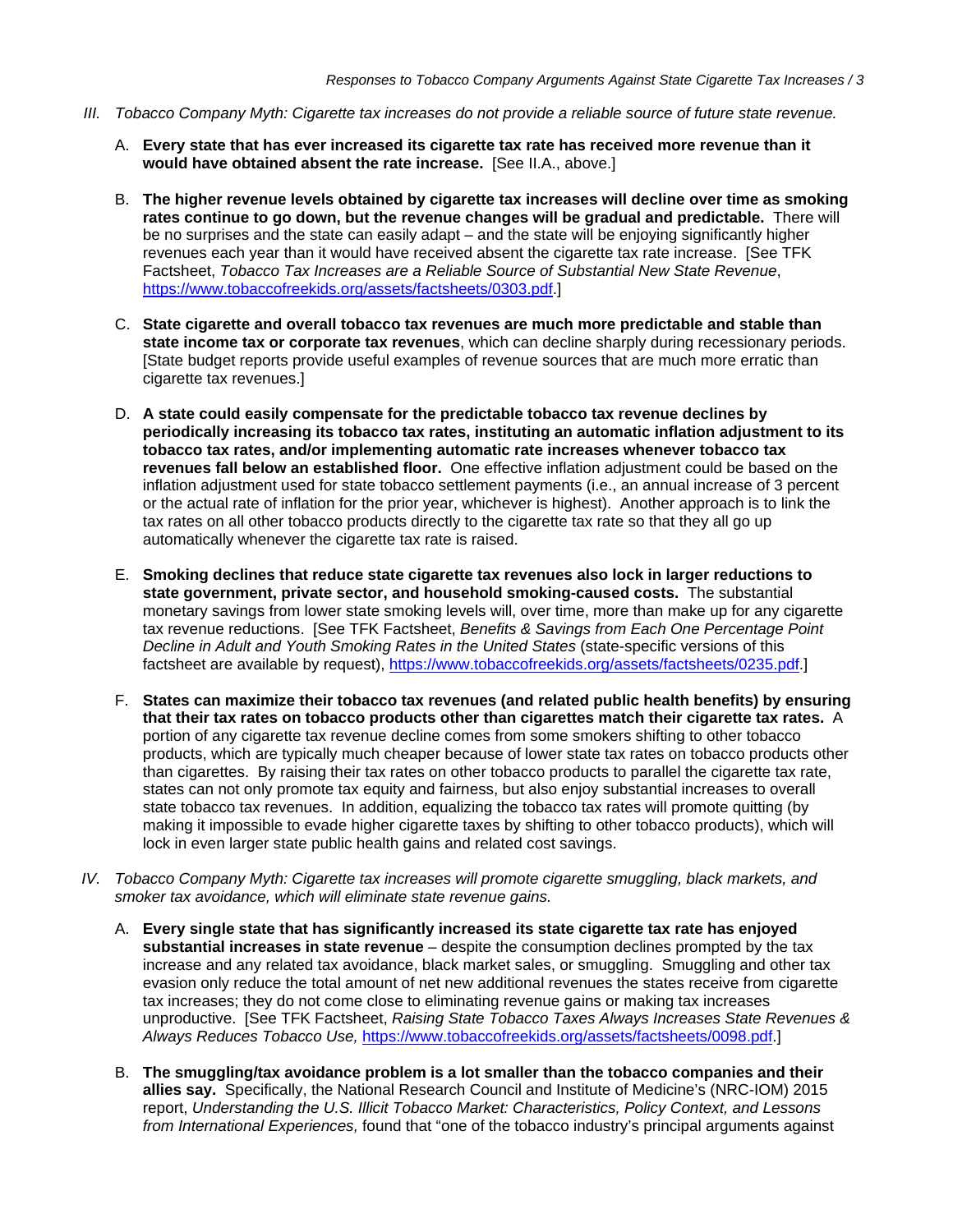increased tax rates and more stringent regulatory changes is that such measures will fuel the growth of the illicit tobacco market, although industry-sponsored estimates of the size of the illicit market tend to be inflated. More generally, concerns have been raised about the quality and transparency of industryfunded research on the illicit tobacco trade."<sup>5</sup> Similarly, a 2019 review of studies looking at the tobacco industry's assessments of the level of illicit trade around the world found significant methodological problems with the industry's data collection and analyses, and misleading reporting of results in ways that overestimated the extent of the issue. [6](#page-11-5)

Although smuggling and tax evasion are worst in those jurisdictions with the highest state-local cigarette tax rates and the most established smuggling and tax evasion infrastructures and customs (e.g., Chicago and New York City), the vast majority of states – with lower actual or proposed cigarette tax rates and much less established smuggling infrastructures or tax evasion patterns – have little to worry about. But even Chicago and New York City have each gained substantial new revenues from their cigarette tax increases, despite worries of smuggling and tax evasion. [See the above-referenced TFK factsheet.]

- C. **U.S. and international economists have found that the extent of tax evasion and avoidance does not invalidate the benefits of tobacco tax increases.** After reviewing the science and state experiences, the NRC-IOM report stated, "even though tax avoidance and tax evasion might increase in response to higher taxes, the loss from those actions would be less than the gain from the higher taxes."<sup>7</sup> Similarly, the NCI-WHO monograph stated, "research demonstrates that many factors" besides tobacco taxes are of equal or greater importance in determining the level of tax evasion, and that governments can raise taxes and at the same time effectively decrease tax evasion.["8](#page-11-7)
- D. **The state that increases its cigarette tax always gains more than its neighbors.** In example after example, when analyzing revenues and pack sales between the state that increased its cigarette tax and its neighboring states, even if the neighboring state gained some revenue, it is only a small fraction compared to the considerable increase in new revenue collected by the state that increased its tax rate. For instance, after Minnesota's \$1.60 per pack cigarette tax increase in 2013, cigarette tax revenue in North Dakota and South Dakota increased by only \$2 million between both states, and cigarette tax revenue and sales in Iowa and Wisconsin decreased. In contrast, Minnesota generated more than \$204 million in new cigarette tax revenue and pack sales declined by 24 percent.<sup>[9](#page-11-8)</sup>
- E. **There are simple, low-cost, steps a state can take to minimize any revenue reductions from cigarette smuggling or smoker tax evasion.** One particularly useful strategy is to implement hightech tax stamps that cannot be counterfeited and enable enforcement officials to readily identify smuggled cigarettes. California introduced a new high-tech tax stamp and saw its cigarette tax revenues go up by roughly \$100 million in the following 20 months (with no rate increase). [See the TFK factsheets, *State Options to Prevent and Reduce Cigarette Smuggling and to Block Other Illegal State Tobacco Tax Evasion*, [https://www.tobaccofreekids.org/assets/factsheets/0274.pdf;](https://www.tobaccofreekids.org/assets/factsheets/0274.pdf) *The Case for High-Tech Cigarette Tax Stamps*, [https://www.tobaccofreekids.org/assets/factsheets/0310.pdf;](https://www.tobaccofreekids.org/assets/factsheets/0310.pdf) and the TFK materials on curtailing illegal Internet cigarette sales and purchases that evade paying taxes, [https://www.tobaccofreekids.org/fact-sheets/tobacco-control-policies/internet-sales-of-tobacco](https://www.tobaccofreekids.org/fact-sheets/tobacco-control-policies/internet-sales-of-tobacco-products)[products.](https://www.tobaccofreekids.org/fact-sheets/tobacco-control-policies/internet-sales-of-tobacco-products)]
- F. **The Internet is no longer a viable option for evading paying cigarette taxes.** The combination of 2010 federal Prevent all Cigarette Trafficking (PACT) law, which designates cigarettes and smokeless tobacco as nonmailable matter and implements other measures to stop illegal Internet sellers from using the U.S. mails to avoid complying with state tax and tobacco laws, and settlements with major credit card and shipping companies have significantly reduced Internet sales of cigarettes in the U.S.<sup>[10](#page-11-9)</sup>
- *V. Tobacco Company Myth: Cigarette tax increases will reduce the revenues of low-tax "supplier" states by eliminating or reducing state cigarette sales to smokers in other states (e.g., it will reduce a state's crossborder sales, Internet sales, and sales to interstate smugglers).*
	- A. **Low-tax, "supplier" states will receive substantially more state revenues from increasing their own relatively low state cigarette tax rates than they will lose from any corresponding reduction to their sales to cigarette smugglers or tax-avoiding shoppers from other states.** In many cases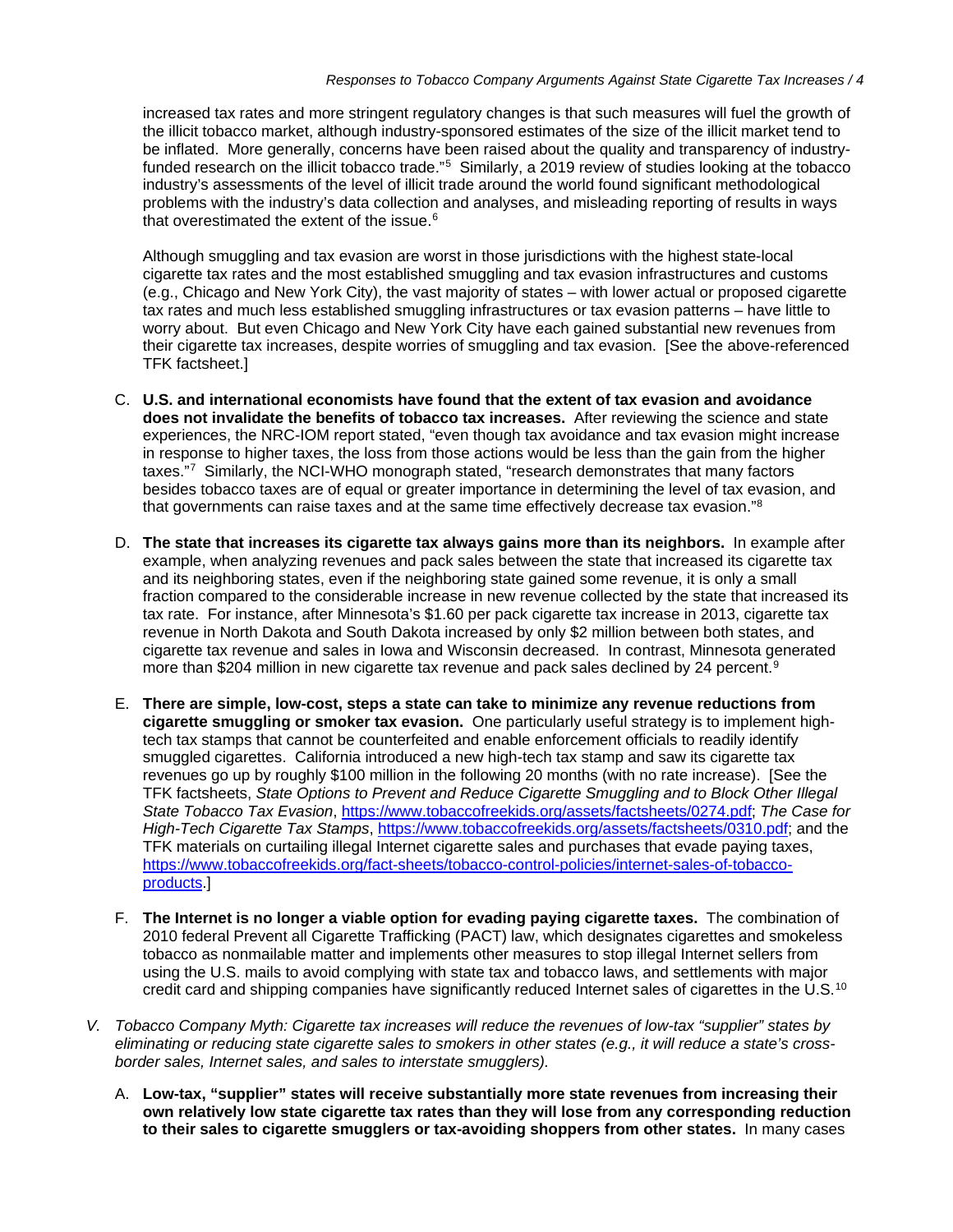the new state revenues from the cigarette tax increase will not only exceed current state tax revenues from sales to out-of-state buyers but also exceed all retailer profits from those sales to out-of-state buyers. Significantly raising a relatively low state cigarette tax rate brings in large amount of money directly to the state government. But a low tax rate does the state government little good and provides only marginal benefits to in-state distributors and retailers that sell to illegal buyers.

## B. **See IV.D., above.**

- C. **Supplier states can only gain so much by depending on cross-border sales.** The National Research Council and Institute of Medicine's (NRC-IOM) 2015 report, *Understanding the U.S. Illicit Tobacco Market: Characteristics, Policy Context, and Lessons from International Experiences*, stated that "Although revenues will be higher in low-tax jurisdictions because of avoidance and evasion, the magnitude of this increase will be smaller than the magnitude of the revenue decline in high-tax jurisdictions."[11](#page-11-10) In other words, tax avoidance and evasion into low-tax states may generate some revenue for those states and may result in some decline in revenue for higher-tax states (or states that increased their tax rates), but that activity will not completely offset revenue gains for the higher-tax state and cannot completely explain the drop in sales for the higher-tax state.
- D. **Low-tax states would gain more from increasing their own tax rates than from relying on its neighbors to increase their revenues for them.** In example after example, the state that increases its tobacco tax rates significantly always collects more revenue, regardless of any tax evasion or avoidance, than its neighboring states, even if those neighbors have lower tax rates. A prime example of where claims of cross-border sales fell flat is in New Hampshire, where the legislature reduced its tobacco tax rates in 2011 because the New Hampshire Grocer Associations' managed to convince lawmakers that doing so would raise revenue from people flocking into the state for cheaper cigarettes. Instead, the state lost revenue for each of the following two years until the taxes were restored to their original rates.
- E. **Low-tax states should not support the in-state sale of cigarettes to illegal smugglers, internet sellers, or tax-avoiding shoppers from other states.** By raising their cigarette tax rates, low-tax supplier states can raise their own revenues while also reducing or eliminating the illegal profit margins from these criminal activities, thereby reducing the extent of such smuggling and tax evasion. States should strengthen enforcement, including increasing penalties, but should also take the more obvious and effective step to reduce the incentive for this activity by increasing their cigarette tax rates.
- F. **Low-tax states looking to save revenue can also benefit from reducing health care costs as a result of lower smoking rates as people quit in response to a significant tax increase.**
- *VI. Tobacco Company Myth: Cigarette tax increases are regressive and hurt poor people.*
	- A. **The cigarette companies have it backwards: it is the harms from smoking that are regressive.**  Lower-income communities already suffer disproportionately from smoking-caused disease, disability, death, and costs. By prompting more lower-income smokers to quit and cut back, raising state cigarette tax rates will reduce those regressive harms and costs, directly helping lower-income smokers and also reducing smoking-caused costs and harms to their families. [See the TFK Factsheet, *Tobacco Tax Increases Benefit Lower-Income Residents,* [https://www.tobaccofreekids.org/assets/factsheets/0147.pdf.](https://www.tobaccofreekids.org/assets/factsheets/0147.pdf)]
	- B. **Low-income smokers are much more likely to quit because of tobacco tax increases than higherincome smokers.** Studies show that low-income smokers are very sensitive to price, so by raising cigarette prices, substantial cigarette tax increases would prompt these smokers to quit or cutback and stop kids from ever starting.<sup>[12](#page-11-11)</sup> U.S. and International health agencies reinforce these findings:
		- The Centers for Disease Control and Prevention's *Best Practices User Guide on Health Equity in Tobacco Prevention and Control* states, "Evidence also shows that increasing the price of tobacco products can reduce tobacco-related disparities among different income groups and may reduce disparities among different racial and ethnic groups."[13](#page-11-12)
		- The National Cancer Institute (NCI) and World Health Organization (WHO) concluded in their 2017 report, *The Economics of Tobacco and Tobacco Control*, "Lower income populations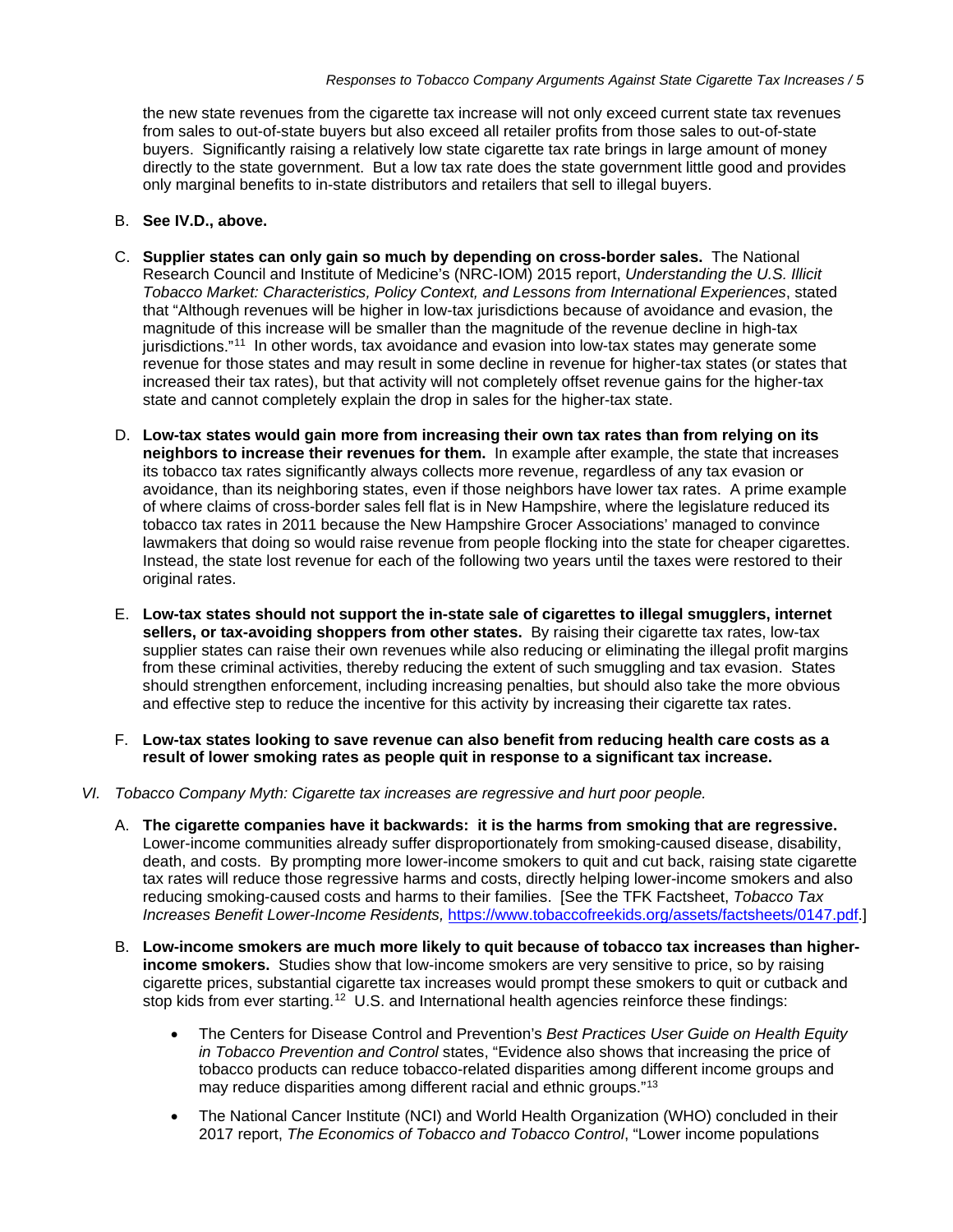often respond more to tobacco tax and price increases than higher income populations. As a result, significant tobacco tax and price increases can help reduce the health disparities resulting from tobacco use."[14](#page-11-13)

[Additional quotes available in the TFK Factsheet, *Tobacco Tax Increases Benefit Lower-Income Residents,* [https://www.tobaccofreekids.org/assets/factsheets/0147.pdf.](https://www.tobaccofreekids.org/assets/factsheets/0147.pdf)]

C. **Data show that most of the benefits from the quitting after a cigarette tax increase are enjoyed by low-income smokers and their families.** When researchers evaluated the impact of the 2009 federal tobacco tax increase, they found nearly half of the lives saved due to smoking reductions from the 2009 federal tobacco tax increase will be among those below the poverty line, despite the fact that this group will pay the smallest share of the tax increase.**[15](#page-11-14)**

Jason Furman, the Chairman of the Council of Economic Advisers, described benefits from the 2009 federal tobacco tax increase as "strongly progressive," stating, "health benefits of tobacco taxes far exceed the increase in tax liability, and these health benefits accrue disproportionately to lower-income households." The 2009 federal tax increase further benefited lower-income families since the revenues from the tax increase were allocated to expanding the state Children's Health Insurance Program.<sup>[16](#page-11-15)</sup>

- D. **Smokers who quit or cut back because of a cigarette tax increase save a lot of money, and most of those who quit or cut back are low-income smokers.** Because lower-income smokers are more likely than higher-income smokers to quit or cut back in response to a cigarette tax increase, lowerincome smokers are more likely to end up actually getting a big tax cut. Smokers who quit or cut back because of a tax increase not only stop paying any cigarette taxes but also stop spending any of the other amounts they previously paid for cigarettes. In the United States, every pack-a-day smoker who quits in response to a cigarette tax increase will not only avoid the tax increase but also save an average of more than \$3,000 per year from no longer buying cigarettes.<sup>[17](#page-12-0)</sup>
- E. **The new revenues from cigarette tax increases can be used to fund new programs that benefit low-income communities (or avert cuts), including tobacco prevention and cessation assistance programs.** Low-income smokers and their communities will benefit more when some of the new revenues from tobacco tax increases are directed to programs to help people quit and to prevent kids from starting. New revenues from tobacco tax increases can also provide funding for or prevent cuts to government programs that provide critically needed services to low-income families or communities. For instance, the 2009 federal tobacco tax increases raised revenue for the state children's health insurance program and new revenue from Maryland's 2008 cigarette tax increase helped to expand health insurance coverage in the state.
- F. **Tobacco tax increases improve the health of low-income smokers and their families and significantly reduce their related costs.** Those who stop smoking in response to cigarette tax increases will greatly improve their own health, which could significantly reduce their health costs. Smokers die younger than nonsmokers but because of their higher rates of illness and disability they still have substantially higher annual and lifetime health care costs.<sup>[18](#page-12-1)</sup> Nationwide, smoking-caused health care expenditures total about \$170 billion per year, with billions being paid directly by smokers through direct health care payments and increased health insurance premiums.<sup>[19](#page-12-2)</sup> Smoking among Medicaid enrollees costs states and the federal government at least \$39.6 billion each year.<sup>[20](#page-12-3)</sup>
- G. **Tobacco companies' concerns for low-income populations are insincere.** The tobacco industry and its allies may claim that they oppose tobacco tax increases because they hurt lower-income smokers, but remember, this is the industry that said, "We don't smoke that s\_ \_ \_. We just sell it. We reserve the right to smoke for the young, the poor, the black and stupid."<sup>[21](#page-12-4)</sup> Tobacco companies have targeted low-income Americans with marketing and other promotional activity for decades to get them addicted to these deadly products in the first place.<sup>[22](#page-12-5)</sup> In a 2015 report, Wall Street analysts celebrated the tobacco industry's opportunities to "drive" tobacco sales among those they call "lower-income consumers – i.e. the tobacco consumer."<sup>[23](#page-12-6)</sup> It is hypocritical for the tobacco industry to claim that they oppose tobacco tax increases out of concern for the lower income population, while at the same time targeting them for increasing sales and maximizing profits.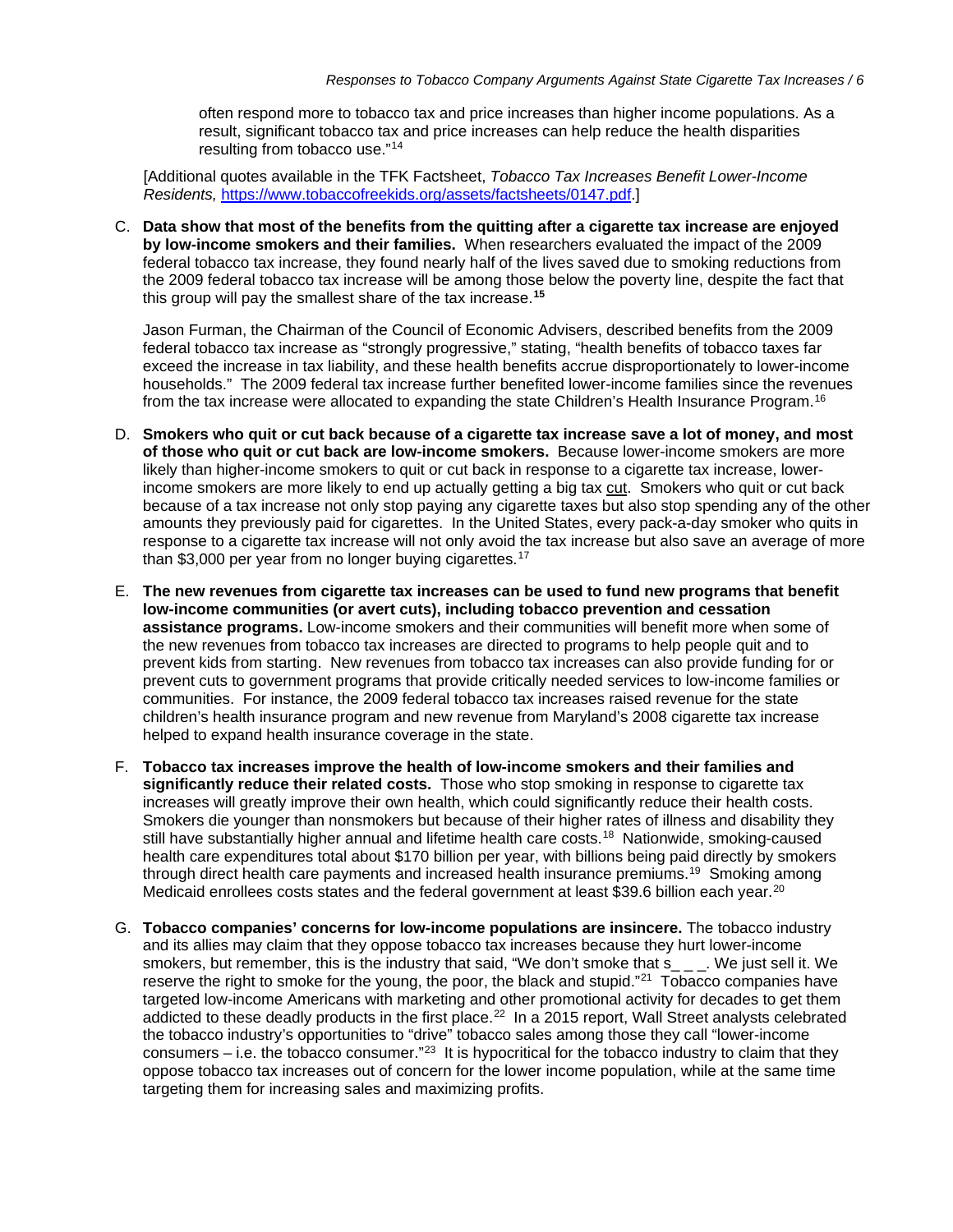- *VII. Tobacco Company Myth: Cigarette tax increases will hurt the state's economy by reducing cigarette sales and related employment, retailer revenues, etc.*
	- A. **Studies and actual experiences from states do not support the industry's claims.** Reports of reduced employment as a result of cigarette tax increases, often based on exaggerated assumptions, are often bought and paid for by tobacco companies. One example is a report released in Minnesota by a research firm paid by multiple tobacco companies and their allies. While the tobacco companies' report estimated job losses based on unrealistic assumptions, actual data from the Minnesota Department of Employment and Economic Development did not reflect the claims made in the report.<sup>[24](#page-12-7)</sup>
	- B. **State cigarette tax increases and declines in cigarette consumption do not have a negative impact on the number of convenience stores or employment in convenience stores.** Studies have found that state cigarette tax increases and declines in cigarette consumption do not have a negative impact on the number of convenience stores or employment in convenience stores.<sup>[25](#page-12-8)</sup> In addition, the NCI-WHO monograph concluded, "In nearly all countries, national tobacco control policies will have either no effect or a net positive effect on overall employment because tobacco-related job losses will be offset by job gains in other sectors."[26](#page-12-9) [See TFK Factsheet, *State Tobacco Tax Increases Have a Minimal Impact on State Retailers and Jobs*,

[https://www.tobaccofreekids.org/assets/factsheets/0330.pdf.](https://www.tobaccofreekids.org/assets/factsheets/0330.pdf)]

C. **Money spent currently on cigarette sales will not disappear when the smoking declines from a cigarette tax increase reduces cigarette sales, it will simply shift to consumer expenditures on other products or to consumer savings or investments.** In its 2017 report, *The Economics of Tobacco and Tobacco Control*, the National Cancer Institute (NCI) and World Health Organization (WHO) stated, "Decreases in tobacco expenditures do not disappear from the economy; rather, they are redistributed to the consumption and production of other goods and services, generating income and employment in other sectors."<sup>27</sup> For example, a pack-a-day smoker who quits because of a state cigarette tax increase can save the more than \$3,000 per year that is no longer spent on cigarettes to spend on other goods and services, including other products sold in convenience stores.<sup>[28](#page-12-11)</sup> And if the smoker just cuts back to half a pack a day, he or she will still have more than \$1,000 available to spend in different ways.

Tobacco companies and their retailer allies know this. An industry-sponsored report from 1984 stated, "if consumers were faced with no available tobacco products, they would reallocate their spending to other goods and services. This reallocated spending would generate additional business opportunities in other sectors of the economy along with the associated employment and incomes."[29](#page-12-12)

- D. **Economic studies have found that even if smoking were entirely eliminated in the United States, the net economic effect on each state would be positive** (except in a few of the major tobacco states), with more jobs created as well as other increases in productive economic activity. $30\,$  $30\,$  A study from Indiana found that because of the high toll of tobacco use, if tobacco was no longer used or grown there, the state's economy would thrive. Specifically, lower health care costs would reduce business costs, allowing them to hire more workers and pay higher wages; living longer means more spending and longer working lives. $31$  These studies show that the kinds of smoking reductions possible from raising state cigarette tax rates (even by very large amounts) will not produce any negative net overall economic consequences in any state.
- E. **A Maryland study of the impact of a state cigarette tax increase on near-border retailers by the State Comptroller found that: "***When all taxable sales throughout the entire study area for retailers typically selling cigarettes are examined, there is no evidence that the increase in tobacco taxes has had a direct and measurable impact on gross revenues***."**[32](#page-12-15)
- F. **A cigarette tax increase will reduce government and business smoking-caused expenditures and costs, which further strengthens and improves the state's economy** – especially because those savings are inevitably shifted to much more productive uses.
- G. **By reducing smoking, cigarette tax increases improve worker productivity.** CDC currently estimates that productivity losses caused by smoking amount to \$151 billion per year – and that total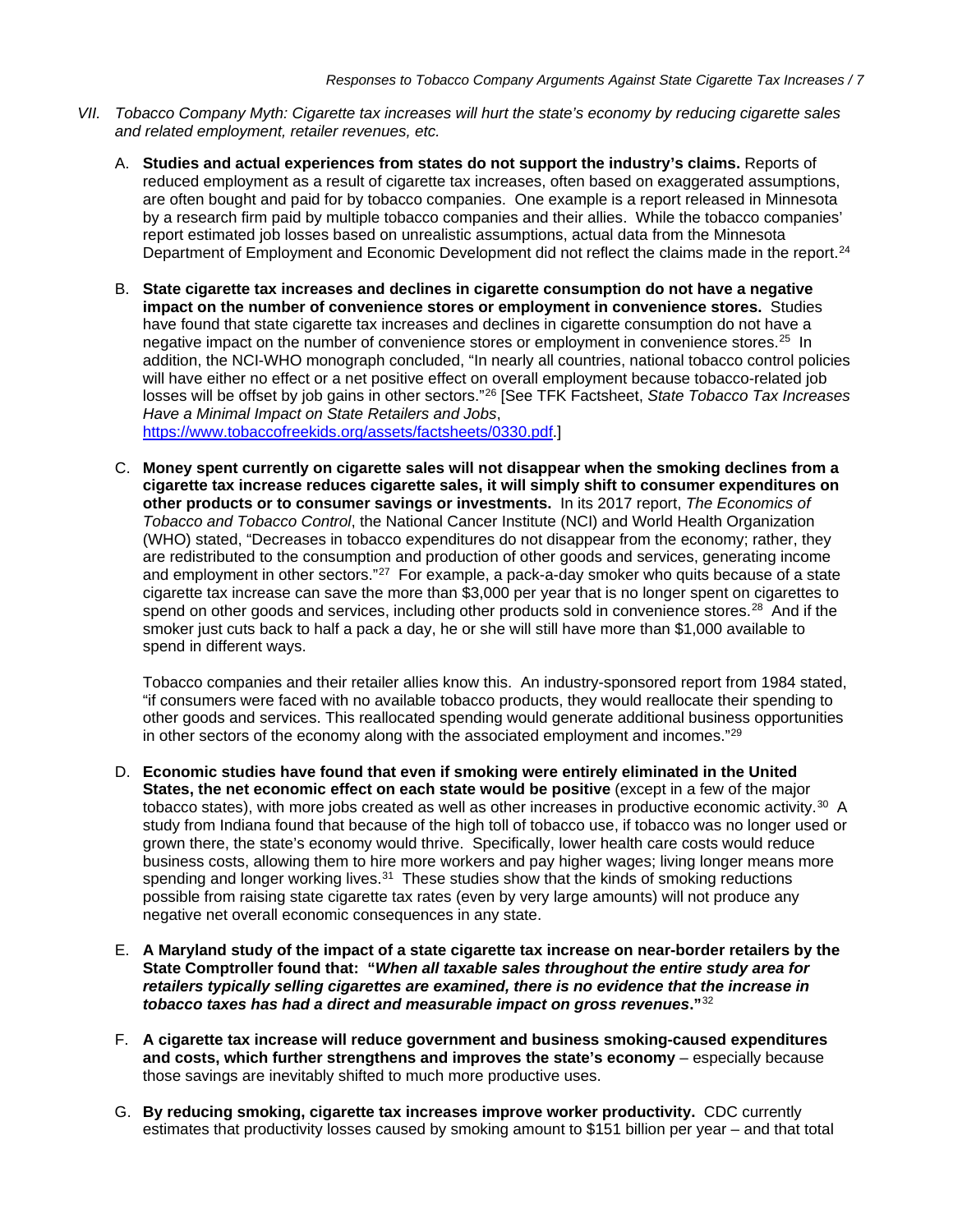does not even include business losses from cigarette breaks, increased sick days, or from workers being less productive when on the job because of smoking caused health problems.<sup>[33](#page-12-16)</sup> Reducing smoking rates among the workforce would directly reduce these productivity losses, thereby strengthening the state's economy.

- H. **Directing the new state government revenues from a cigarette tax increase to reduce state budget deficits or to fund economically productive programs (such as increased tobacco prevention) will further improve the state's fiscal health and strengthen the state economy.**
- *VIII. Tobacco Company Myth: Cigarette tax increases unfairly target smokers and make them shoulder the burden for statewide budget problems.*
	- A. **Total state revenues from cigarette taxes (and tobacco settlement payments) are currently far less than conservative estimates of smoking-caused costs in the state.** [For actual state-specific data to show comparisons, see TFK Factsheet, *State Tobacco-Prevention Spending vs. State Tobacco Revenues*, [https://www.tobaccofreekids.org/assets/factsheets/0219.pdf.](https://www.tobaccofreekids.org/assets/factsheets/0219.pdf)]
	- B. **After any politically possible increase, the state cigarette tax per pack will still be far less than the state's smoking-caused health care costs and related productivity losses per pack.**  Nationally, smoking-caused health care costs and productivity losses is \$19.16 per pack (and that total does not even include all smoking-caused productivity losses). [See TFK Factsheet, *State Cigarette Tax Rates & Rank, Date of Last Increase, Annual Pack Sales and Revenues, and Related Data,*  [https://www.tobaccofreekids.org/assets/factsheets/0099.pdf,](https://www.tobaccofreekids.org/assets/factsheets/0099.pdf) for state health costs per pack.]
	- C. **To make the tax increases even more fair to smokers (and better for public health), the state should allocate a portion of the new tax revenues to initiate or expand programs to help adult and youth smokers quit** (e.g., quitlines, public education, school-based programs, etc.). Cessation programs, along with comprehensive tobacco prevention programs, are cost-effective. [See TFK Factsheet, *Comprehensive State Tobacco Prevention Programs Save Money*, [https://www.tobaccofreekids.org/assets/factsheets/0168.pdf.](https://www.tobaccofreekids.org/assets/factsheets/0168.pdf)]
	- D. **Smokers who do not want to pay the tax increase can quit smoking or cut back.** While quitting is not easy, the whole point of cigarette tax increases from a public health perspective is to make smoking more expensive so that more current smokers will quit (and fewer kids will become new smokers). Moreover, as shown above, the economic and health benefits to each smoker who quits or cuts back (and to his or her family or household) is far greater than the increased costs to those who continue smoking as before.
- *IX. Tobacco Company Myth: Cigarette tax increases will reduce the state's tobacco settlement payments.*
	- A. **There is no automatic offset that reduces tobacco settlement payments to the state if the state increases its cigarette taxes.** [There was such an offset for certain *federal* cigarette tax increases, but even that provision expired in 2002.]
	- B. **An individual state's smoking or pack sales declines have only a small, indirect effect on settlement payment adjustments.** The "volume adjustment" that reduces settlement payments to the states is based only on reductions to nationwide (not state) cigarette sales of the major cigarette companies. Any reduction in pack sales prompted by a state cigarette tax increase in any given state would have only a very small impact on those nationwide sales – and even less of an impact on the downward volume adjustment given the formulas in the settlement agreements. In addition, those states that reduces their own smoking rates and pack sales faster than the nationwide average will be the net winners, as far as the nationwide downward volume adjustment goes – reaping disproportionately large public health benefits and cost savings from their smoking declines compared to the amount their settlement payments are reduced.
- *X. Tobacco Company Myth: The state is already getting tons of tobacco money; seeking more is excessive.*
	- A. **See VIII.A., above**.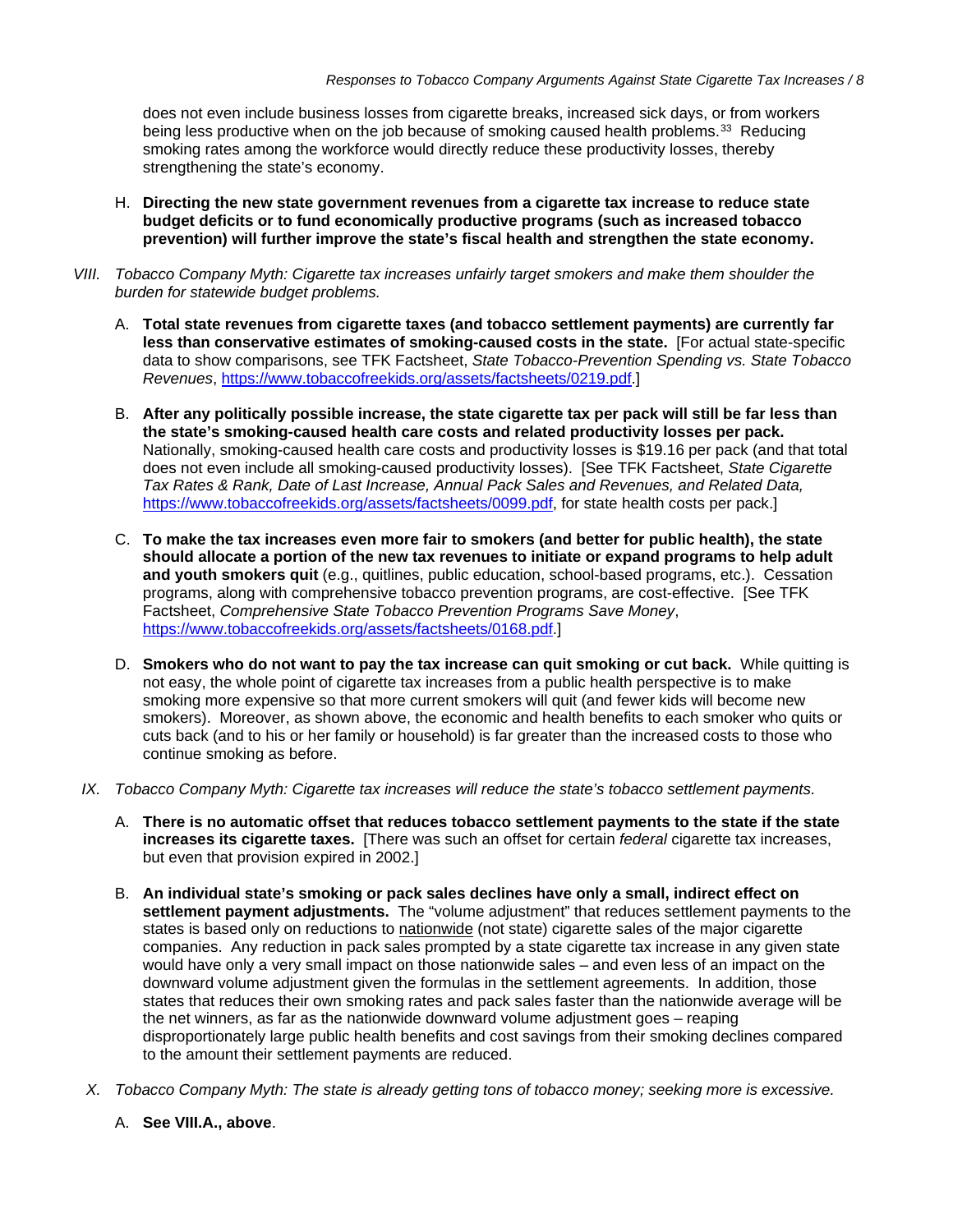- B. **Adding state tobacco settlement payments to state tobacco tax receipts still does not show any excessive state demands on tobacco products for revenue.** To try to make additional cigarette tax increases look unfair, the cigarette companies like to total up all the revenues a state gets from tobacco products, including the payments made to the state from the tobacco settlement agreements with the major tobacco companies. But there is nothing unfair or excessive about the states getting those settlement payments, which are meant to reimburse the states for their past and future costs caused by the tobacco companies' illegal and wrongful acts prior to the settlement of the states' lawsuits against the major cigarette companies.<sup>[†](#page-8-0)</sup> In addition, the amount the states are getting from those settlement payments are significantly less than the total of the states' actual costs from the cigarette companies' wrongful acts. Moreover, even if annual tobacco settlement payments to a state are added to its tobacco tax revenues, the total is still less than just the smoking-caused health care costs in the state and makes up an even smaller portion of all smoking-caused costs in the state.
- *XI. Tobacco Company Myth: The state (or federal, state, and local government) is already getting more per pack than the cigarette companies.*
	- A. **Every state actually suffers a net** *loss* **for every pack sold within its borders, but the tobacco companies make a net profit on every pack sale.** The cigarette companies' comparison between their alleged *profits* per pack against total state or government *revenues* per pack is unfair and misleading. Company profits per pack equal what the companies gain, free and clear, after paying for all their costs associated with producing and marketing the cigarettes they sell. In contrast, the state's "profit" (or loss) per pack equals the state's cigarette tax revenues minus the state's cigarette-caused costs; and doing the math shows that every state has a per-pack loss. Those state per-pack losses even hold true when tobacco settlement payments to the state are counted as state cigarette revenues, as well. [The fact that each state is a net loser from smoking in the state can be shown by subtracting CDC's state smoking-caused costs per pack totals from each state's actual or proposed per-pack tax (and state tobacco settlement payments per pack could be added in, too). But the CDC estimates of state costs per pack are not even comprehensive (they include only smoking-caused health costs and a portion of related productivity losses; other productivity losses and non-health costs from smoking are not included). See TFK Factsheet *State Cigarette Tax Rates & Rank, Date of Last Increase, Annual Pack Sales and Revenues, and Related Data,*  [https://www.tobaccofreekids.org/assets/factsheets/0099.pdf.](https://www.tobaccofreekids.org/assets/factsheets/0099.pdf)]
	- B. **Adding state tobacco settlement payments per pack sold in the state does not make sense, and does not change the math: the states are still net losers from smoking.** See VIII.A., above. Dividing current state settlement receipts by the number of packs sold could provide a per pack state settlement revenue figure which could can be added to the state's cigarette tax rate. But that total would still be significantly lower than the smoking-caused costs in the state per pack. Note, also, that the tobacco companies are able to take a big "business expense" tax deduction for all of their tobacco settlement payments, which reduces their taxes by at least \$1.0 to \$1.5 billion per year (thereby increasing their per-pack profits).[34](#page-12-17) [See TFK Factsheet, *Actual Payments Received by the States from the Tobacco Settlements*, 1998-2019,

[https://www.tobaccofreekids.org/assets/factsheets/0365.pdf.](https://www.tobaccofreekids.org/assets/factsheets/0365.pdf)]

- C. **It does not make sense to include state sales tax revenues on cigarette sales as state cigarette income** because in most states, sales taxes apply to virtually all non-necessity products sold in the states and are neither tobacco-specific nor meant in any way to compensate the state for tobaccocaused harms. But even if sales tax revenues from cigarettes were included, the state would still be receiving less revenue per pack than is lost to smoking-caused costs per pack in the state.
- <span id="page-8-0"></span>*XII. Tobacco Company Myth: Cigarette tax increases will hurt the state's tobacco farmers.*

 $\dagger$  Those illegal and wrongful acts – e.g., marketing to kids, failing to disclose known dangers and harms caused by their products, interfering with scientific research and public awareness regarding product harms – have been fully established by court rulings and in the internal industry documents disclosed in various lawsuits against the companies. [See, e.g., the findings of court in the United States lawsuit against the major cigarette companies, *United States v. Philip Morris USA*, 449 F. Supp. 2d 1, U.S. District Court for the District of Columbia, August 17, 2006. For related summaries and information, see the TFK website at [https://www.tobaccofreekids.org/what-we-do/industry-watch/doj.\]](https://www.tobaccofreekids.org/what-we-do/industry-watch/doj)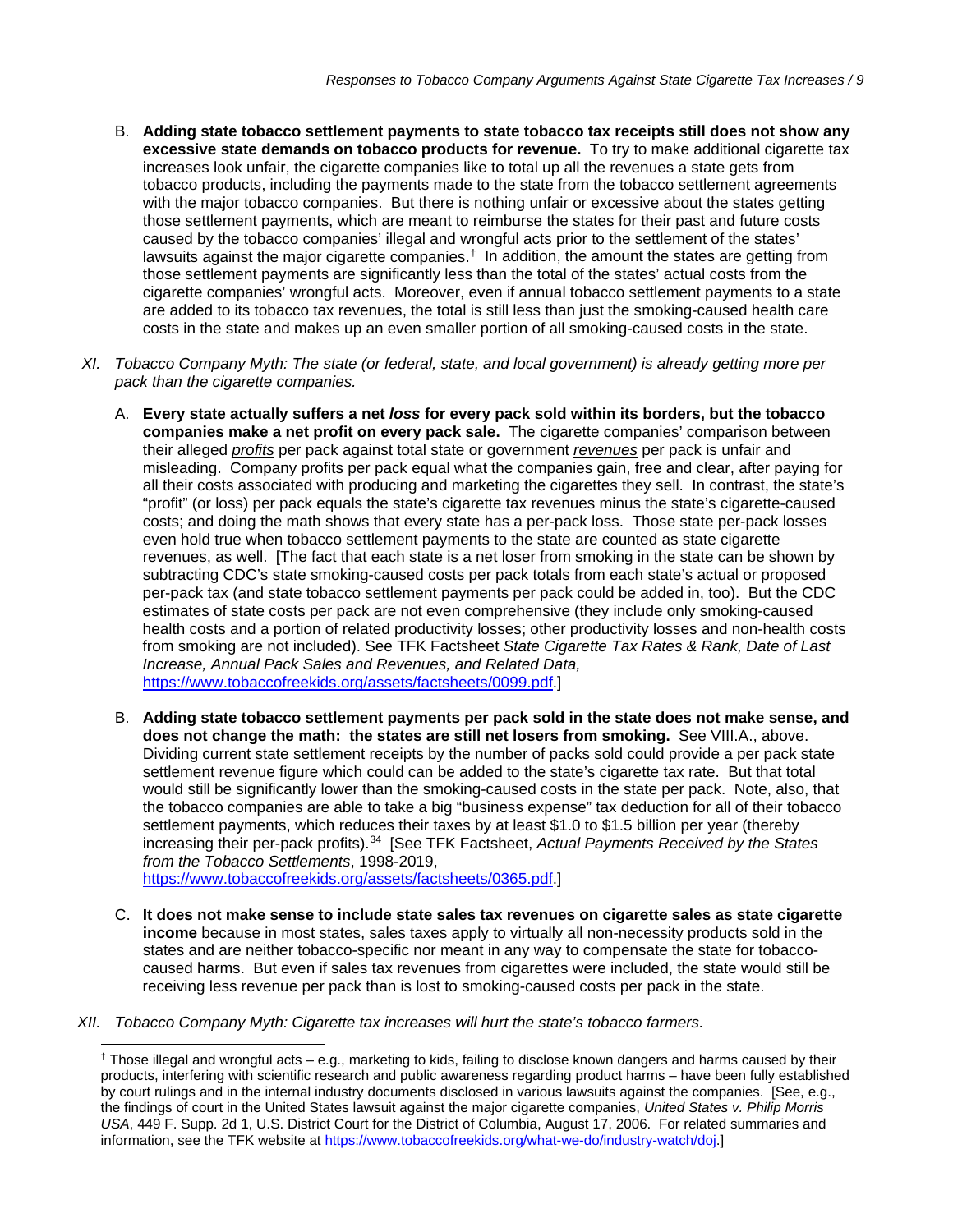- A. **Tobacco growing in the U.S. has been on the decline for years, mostly due to changes made by manufacturers to increase efficiency and profits, not reductions in consumption.** According to the most recent Census data, the amount of land used to grow tobacco is down to 0.04% of all farm acreage in the U.S.[35](#page-12-18)
- B. **A combination of factors, including changes by tobacco manufacturers and not only a decline in tobacco use, has led to a reduction in tobacco production in the U.S.** As explained in the NCI-WHO monograph, these factors include technological advances and U.S. manufacturers' use of imported leaf, which is less expensive than U.S.-grown tobacco leaf. Further, the report states, "declines in tobacco consumption as a result of tobacco control policies occur gradually, allowing the economy to adjust slowly during this transition. In fact, tobacco-growing communities have made economic adjustments for decades. For example, a survey of U.S. tobacco farmers indicated that not only are tobacco farms increasingly more diversified, but younger and more educated generations of tobacco farmers are also less interested in choosing tobacco farming as a career."[36](#page-12-19)
- C. **U.S. tobacco farmers have already received billions of dollars in total for support programs to help adjust to declines in demand.** These payments were meant to help farmers transition to other crops or practices and reduce their dependence on tobacco. Compared to these massive payments, any financial impact on tobacco farmers from a state cigarette tax increase would be trivial.
- *XIII. Tobacco Company Myth (the "death benefit"): Cigarette tax increases will not save money because the smoking reductions from the cigarette tax increase will reduce the number of people dying early from smoking, which means that more people will be requiring state health care and other services for longer lifetimes.*
	- A. **The average smoker actually has significantly higher total lifetime health care costs than the average nonsmoker, even though the average smoker dies a lot sooner than the average nonsmoker.** So reducing smoking always reduces total health care costs.<sup>[37](#page-12-20)</sup>
	- B. **The vast majority of alleged non-health "death benefit" expenditure reductions from smokers dying early relate to Federal (not state or local) government programs** (e.g., Social Security and housing subsidies) – and those are offset by other savings and benefits from smoking reductions.
	- C. **Any increased expenditures caused by kids not starting and smokers quitting and living longer would occur only at the very end of the smokers' lives (the extra years they get to enjoy because they quit or did not start), but the savings in avoided smoking-caused costs start a lot sooner, if not immediately.** On average, when smokers quit, their health problems and costs start to decline immediately and their productivity increases. Similarly, when youth are prevented from smoking, they avoid an entire lifetime of smoking-caused increased costs and lost worker productivity. In both cases, their larger demands on government services from living longer, smoke-free lives, don't start until the very end of their lives. So states that reduce smoking initiation and increase smoker cessation enjoy decades of massive savings and reduced costs before any offset from increased demands for end-of-life services even begins.
	- D. **These "death benefit" arguments are not only ghoulish, but are based on faulty reasoning and bad math.**
- *XIV. Cigarette Company Myth: Legislators cannot vote for tobacco tax increases if they have taken a "no-newtaxes" pledge.*
	- A. **Legislators have a clear responsibility and duty to take action to promote the public good and protect the public health, regardless of what pledges they may have made beforehand.** That means supporting tobacco tax increases despite any no-new-taxes pledges or promises.
	- B. **"No-new-taxes" pledges are meant to stop broad-based tax increases made solely for revenue raising purposes (e.g., increases to property, sales or income taxes) – not to block legislative**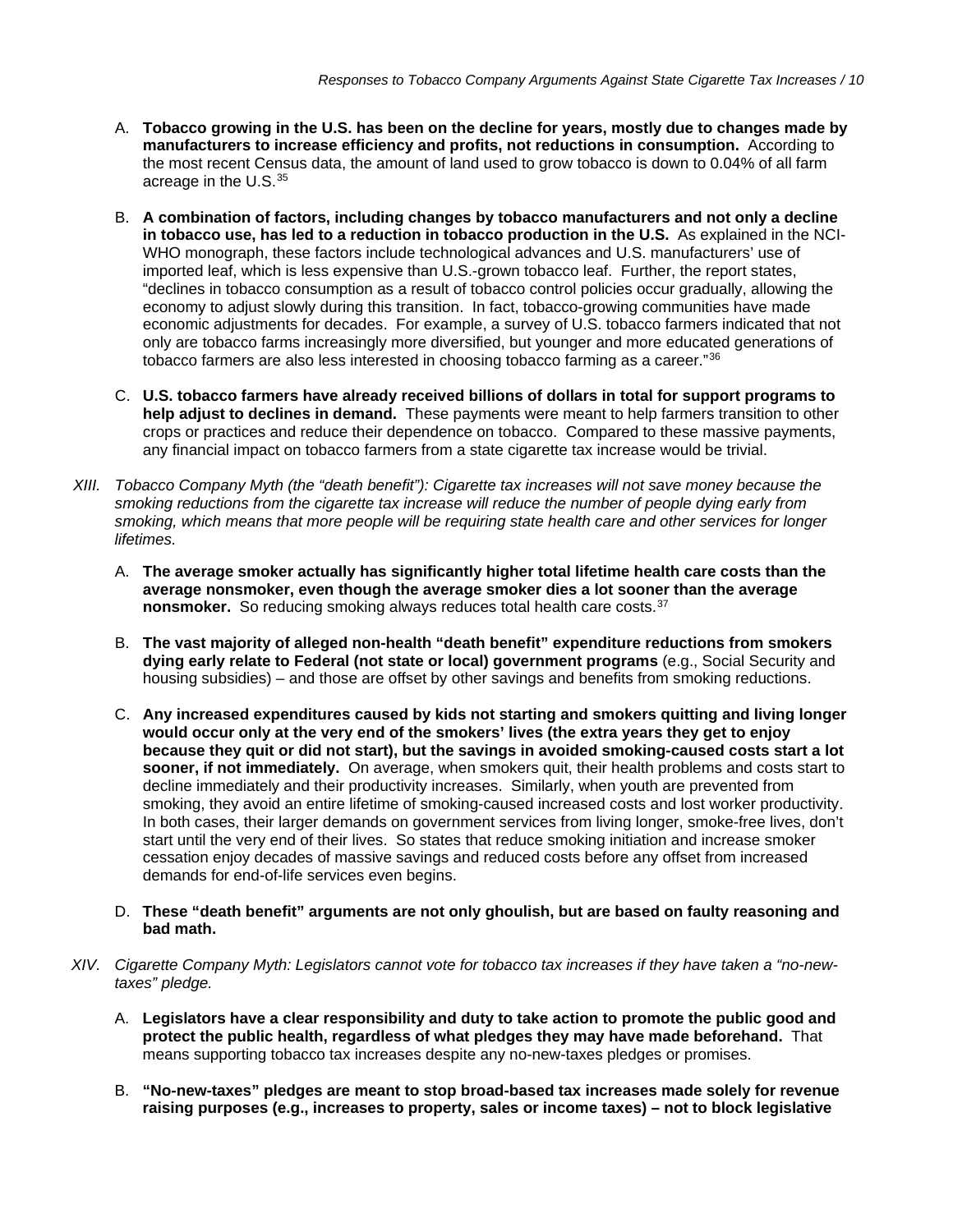**actions, such as tobacco tax increases, that will save lives, reduce suffering, and reduce government, business and household costs.**

- C. **Tobacco taxes are actually user fees, not regular taxes.** Taxes on tobacco products simply help to recoup a portion of the enormous costs caused by the sale and use of tobacco products. [See item VIII, above.]
- D. **Unlike other tax increases, those subject to tobacco tax increases may legally avoid them by quitting their tobacco use or cutting back** – and doing that will also save them a ton of additional money (all the other money they pay for tobacco products), improve their health and productivity, and reduce other tobacco-caused household costs. Other tax increases cannot be legally avoided without causing the taxpayer considerable economic harm (e.g., income tax increases can be legally avoided only by reducing one's income; sales taxes can be avoided only by reducing one's purchases of many useful and necessary products).
- E. **Because tobacco products are more harmful than any other consumer products, increasing taxes on tobacco products is different – and more justified and more constructive – than increasing taxes on any other products.** There is no way to consume tobacco products safely and tobacco products are unavoidably harmful and deadly even when used exactly as intended. Moreover, tobacco products are highly addictive and tobacco use typically starts before the consumer is of legal age. So increasing the taxes on tobacco products, which directly reduces tobacco use and harms, is much more beneficial than any other tax increases.
- F. **Strong majorities of voters support tobacco tax increases** and they are more popular among voters than other tax increases and more popular than spending cuts.
- G. **No legislator who has taken a no-new-taxes pledge could possibly have meant for that pledge to be used to protect tobacco company sales and profits or to block effective action to reduce the number of the legislator's constituents who will otherwise unnecessarily suffer and die prematurely from tobacco use.** Using no-new-taxes pledges to stop tobacco tax increases means more tobacco-caused death, disease, suffering and other harms and costs. That cannot be right.
- *XV. Cigarette Company Myth: What's next, raising taxes on fatty foods? Raising cigarette taxes is just the first step in the public health Nazi's plan to tax everything that is bad for you.*
	- A. **There are strong, clear reasons to treat cigarettes and other tobacco products differently and more harshly than any other consumer products.** First, there is absolutely no consumer product or category of consumer product other than cigarettes and tobacco products that inevitably causes disease, disability, and death and enormous social and economic costs even when used exactly as intended and directed. Second, there is also no consumer product or category of consumer products other than cigarettes and tobacco products that, as actually used by consumers, directly causes as much disease, disability, and death and enormous social and economic costs. For example, smoking kills many more people each year than alcohol, illegal drugs, murder, suicide, accidents, and AIDS, combined. Taxing cigarettes works directly to reduce smoking rates and related harms and costs and does not harm or restrict any beneficial uses of cigarettes because there are not any. In sharp contrast, increasing taxes on other consumer products (e.g., alcohol or certain foods) might help to improve public health by reducing abusive uses of those products; but they would also interfere with uses of those consumer products that cause no harm or are actually healthy and productive.

*Campaign for Tobacco-Free Kids, December 21, 2021 / Ann Boonn*

**Additional information on state cigarette taxes and the many benefits from increasing them is available at [https://www.tobaccofreekids.org/fact-sheets/tobacco-control-policies/tobacco-taxes.](https://www.tobaccofreekids.org/fact-sheets/tobacco-control-policies/tobacco-taxes)**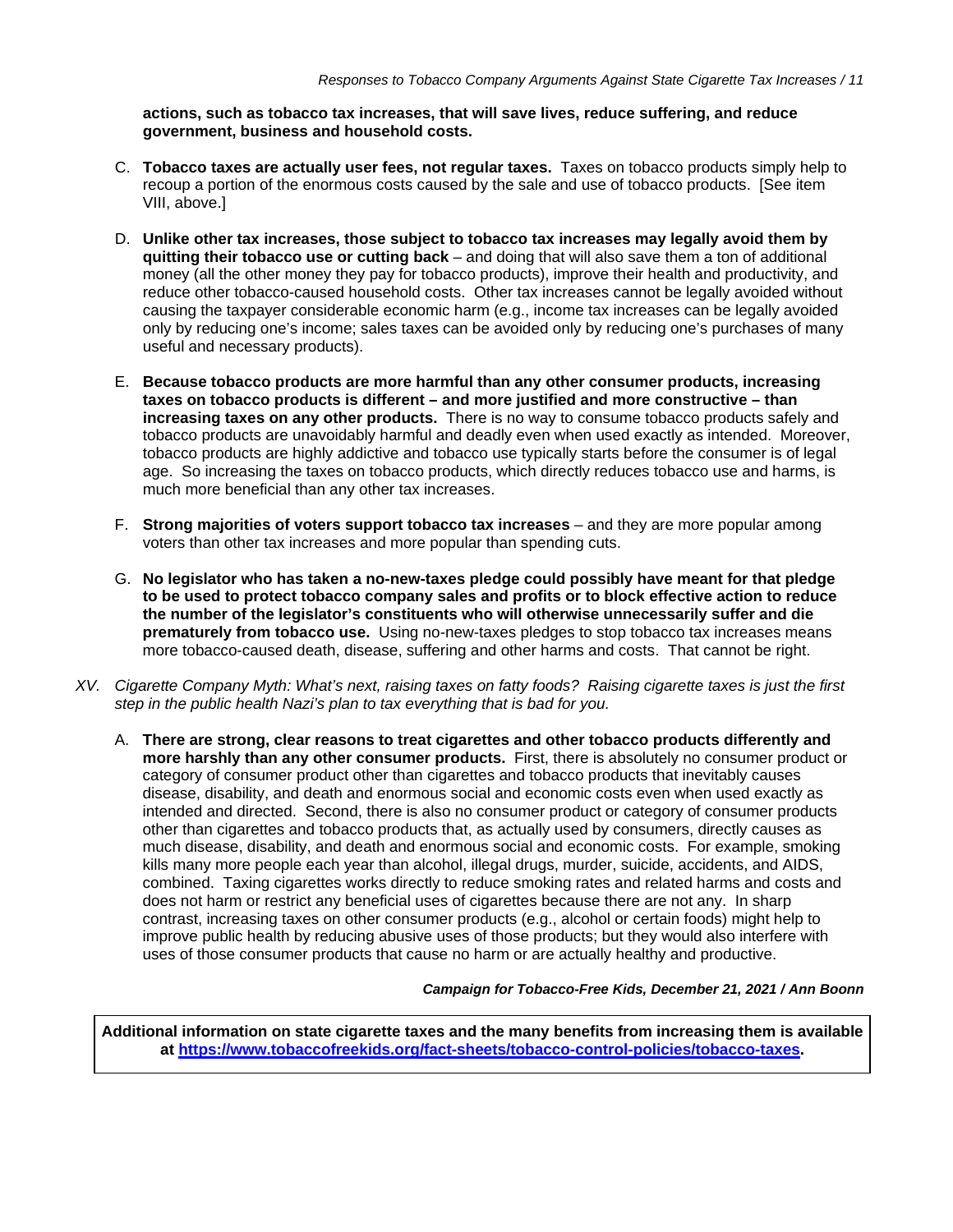<span id="page-11-0"></span><sup>1</sup> U.S. Department of Health and Human Services (HHS), *The Health Consequences of Smoking: 50 Years of Progress. A Report of the Surgeon General,* Atlanta, GA: HHS, Centers for Disease Control and Prevention (CDC), National Center for Chronic Disease Prevention and Health Promotion, Office on Smoking and Health, 2014, [http://www.surgeongeneral.gov/library/reports/50-years-of-progress/index.html.](http://www.surgeongeneral.gov/library/reports/50-years-of-progress/index.html)

<span id="page-11-2"></span><sup>3</sup> Chaloupka, FJ, *Tobacco Tax Increases Remain Most Effective Policy for Reducing Tobacco Use*, Tobacconomics Research Brief, Chicago, IL: Tobacconomics, Health Policy Center, Institute for Health Research and Policy, University of Illinois at Chicago, 2017, [https://tobacconomics.org/research/tobacco-tax-increases-remain-most-effective-policy-for](https://tobacconomics.org/research/tobacco-tax-increases-remain-most-effective-policy-for-reducing-tobacco-use/)[reducing-tobacco-use/.](https://tobacconomics.org/research/tobacco-tax-increases-remain-most-effective-policy-for-reducing-tobacco-use/)

<span id="page-11-3"></span><sup>4</sup> Huang, J & Chaloupka, FJ, *The Impact of the 2009 Federal Tobacco Excise Tax Increase on Youth Tobacco Use*, National Bureau of Economic Research Working Paper 18026, April 2012, [http://www.nber.org/papers/w18026.](http://www.nber.org/papers/w18026) 5 National Research Council (NRC) & Institute of Medicine (IOM), *Understanding the U.S. Illicit Tobacco Market:* 

<span id="page-11-4"></span>*Characteristics, Policy Context, and Lessons from International Experiences*, Committee on the Illicit Tobacco Market: Collection and Analysis of the International Experience, P. Reuter and M. Majmundar, Eds. Committee on Law and Justice, Division of Behavioral and Social Sciences and Education. Board on Population Health and Public Health Practice, Institute of Medicine. Washington, DC: The National Academies Press, 2015,

<span id="page-11-5"></span>[https://www.nap.edu/catalog/19016/understanding-the-us-illicit-tobacco-market-characteristics-policy-context-and.](https://www.nap.edu/catalog/19016/understanding-the-us-illicit-tobacco-market-characteristics-policy-context-and) <sup>6</sup> Gallagher, AWA, et al., "Tobacco industry data on illicit tobacco trade: a systematic review of existing assessments," *Tobacco Control* 8(3):334-345, 2019.

<span id="page-11-6"></span><sup>7</sup> NRC & IOM, *Understanding the U.S. Illicit Tobacco Market: Characteristics, Policy Context, and Lessons from International Experiences*, 2015, [https://www.nap.edu/catalog/19016/understanding-the-us-illicit-tobacco-market](https://www.nap.edu/catalog/19016/understanding-the-us-illicit-tobacco-market-characteristics-policy-context-and)[characteristics-policy-context-and.](https://www.nap.edu/catalog/19016/understanding-the-us-illicit-tobacco-market-characteristics-policy-context-and)

<span id="page-11-7"></span><sup>8</sup> U.S. National Cancer Institute (NCI) & World Health Organization (WHO), *The Economics of Tobacco and Tobacco Control*, National Cancer Institute Tobacco Control Monograph 21, NIH Publication No. 16-CA-8029A, Bethesda, MD: U.S. Department of Health and Human Services, National Institutes of Health, National Cancer Institute; and Geneva, CH: World Health Organization; 2016, [https://cancercontrol.cancer.gov/brp/tcrb/monographs/21/docs/m21\\_complete.pdf.](https://cancercontrol.cancer.gov/brp/tcrb/monographs/21/docs/m21_complete.pdf) <sup>9</sup> Mattson, LR, Chaloupka, FJ, & Boyle, R, *Get the Facts: Minnesota's 2013 Tobacco Tax Increase is Improving Health*, February 10, 2015, http://tobacconomics.org/wp-content/uploads/2015/02/Minnesota-2013-Tobacco-Tax-White-<br>Paper\_10Feb15.pdf.

<span id="page-11-9"></span><span id="page-11-8"></span> $\frac{10}{10}$  Williams, RS, Derrick, J, & Phillips, KJ, "Cigarette sales to minors via the internet: how the story has changed in the wake of federal regulation," *Tobacco Control* 26(4):415-420, 2017. Ribisl, KM, et al., "Effectiveness of State and Federal Government Agreements with Major Credit Card and Shipping Companies to Block Illegal Internet Cigarette Sales," *PLoS ONE* 6(2):e16754, doi:10.1371/journal.pone.0016754, 2011.

<span id="page-11-10"></span><sup>11</sup> National Research Council (NRC) & Institute of Medicine (IOM), *Understanding the U.S. Illicit Tobacco Market: Characteristics, Policy Context, and Lessons from International Experiences*, Committee on the Illicit Tobacco Market: Collection and Analysis of the International Experience, P. Reuter and M. Majmundar, Eds. Committee on Law and Justice, Division of Behavioral and Social Sciences and Education. Board on Population Health and Public Health Practice, Institute of Medicine. Washington, DC: The National Academies Press, 2015.

<span id="page-11-11"></span><sup>12</sup> CDC, *Best Practices User Guide: Health Equity in Tobacco Prevention and Control*, Atlanta: HHS, CDC, National Center for Chronic Disease Prevention and Health Promotion, Office on Smoking and Health, 2015,

[http://www.cdc.gov/tobacco/stateandcommunity/best-practices-health-equity/pdfs/bp-health-equity.pdf.](http://www.cdc.gov/tobacco/stateandcommunity/best-practices-health-equity/pdfs/bp-health-equity.pdf) Community Preventive Services Task Force, *Reducing Tobacco Use and Secondhand Smoke Exposure: Interventions to Increase the Unit Price for Tobacco Products*, Task Force Finding and Rationale Statement, 2014,

[http://www.thecommunityguide.org/tobacco/RRincreasingunitprice.html.](http://www.thecommunityguide.org/tobacco/RRincreasingunitprice.html) CDC, "Responses to Cigarette Prices By Race/Ethnicity, Income, and Age Groups—United States 1976-1993," *MMWR* 47(29):605-609, July 31, 1998, [http://www.cdc.gov/mmwr/preview/mmwrhtml/00054047.htm.](http://www.cdc.gov/mmwr) Thomas, S, et al., "Population tobacco control

interventions and their effects on social inequalities in smoking: systematic review," *Tobacco Control* 17:230-237, 2008. Hill, S, et al., "Impact of tobacco control interventions on socioeconomic inequalities in smoking: review of the evidence," *Tobacco Control* 23:e89-e97, 2014. Chaloupka, FJ & Pacula, R, *An Examination of Gender and Race Differences in Youth Smoking Responsiveness to Price and Tobacco Control Policies*, National Bureau of Economic Research, Working Paper 6541, April 1998. Farrelly, M, et al., "Responses to Increases in Cigarette Prices by Socioeconomic Characteristics," *Southern Economic Journal* 68(1):156-165, 2001.

<span id="page-11-12"></span><sup>13</sup> CDC, *Best Practices User Guide: Health Equity in Tobacco Prevention and Control*, 2015,

[http://www.cdc.gov/tobacco/stateandcommunity/best-practices-health-equity/pdfs/bp-health-equity.pdf.](http://www.cdc.gov/tobacco/stateandcommunity/best-practices-health-equity/pdfs/bp-health-equity.pdf)

- <span id="page-11-13"></span><sup>14</sup> NCI & WHO, *The Economics of Tobacco and Tobacco Control*, National Cancer Institute Tobacco Control Monograph 21, 2016, [https://cancercontrol.cancer.gov/brp/tcrb/monographs/21/docs/m21\\_complete.pdf.](https://cancercontrol.cancer.gov/brp/tcrb/monographs/21/docs/m21_complete.pdf)
- <sup>15</sup> Chaloupka, FJ, et al., In progress. Cited in *The Science Behind Tobacco Taxation,*

<span id="page-11-14"></span><http://tobacconomics.org/research/the-science-behind-tobacco-taxation/>

<span id="page-11-15"></span><sup>16</sup> Furman, J, "Six Lessons from the U.S. Experience with Tobacco Taxes," presentation at the World Bank Conference, *Winning the Tax Wars: Global Solutions for Developing Countries*, May 24, 2016,

[https://www.whitehouse.gov/sites/default/files/page/files/20160524\\_cea\\_tobacco\\_tax\\_speech.pdf.](https://www.whitehouse.gov/sites/default/files/page/files/20160524_cea_tobacco_tax_speech.pdf)

<span id="page-11-1"></span><sup>&</sup>lt;sup>2</sup> HHS, *The Health Consequences of Smoking: 50 Years of Progress. A Report of the Surgeon General, 2014,* [http://www.surgeongeneral.gov/library/reports/50-years-of-progress/index.html.](http://www.surgeongeneral.gov/library/reports/50-years-of-progress/index.html)